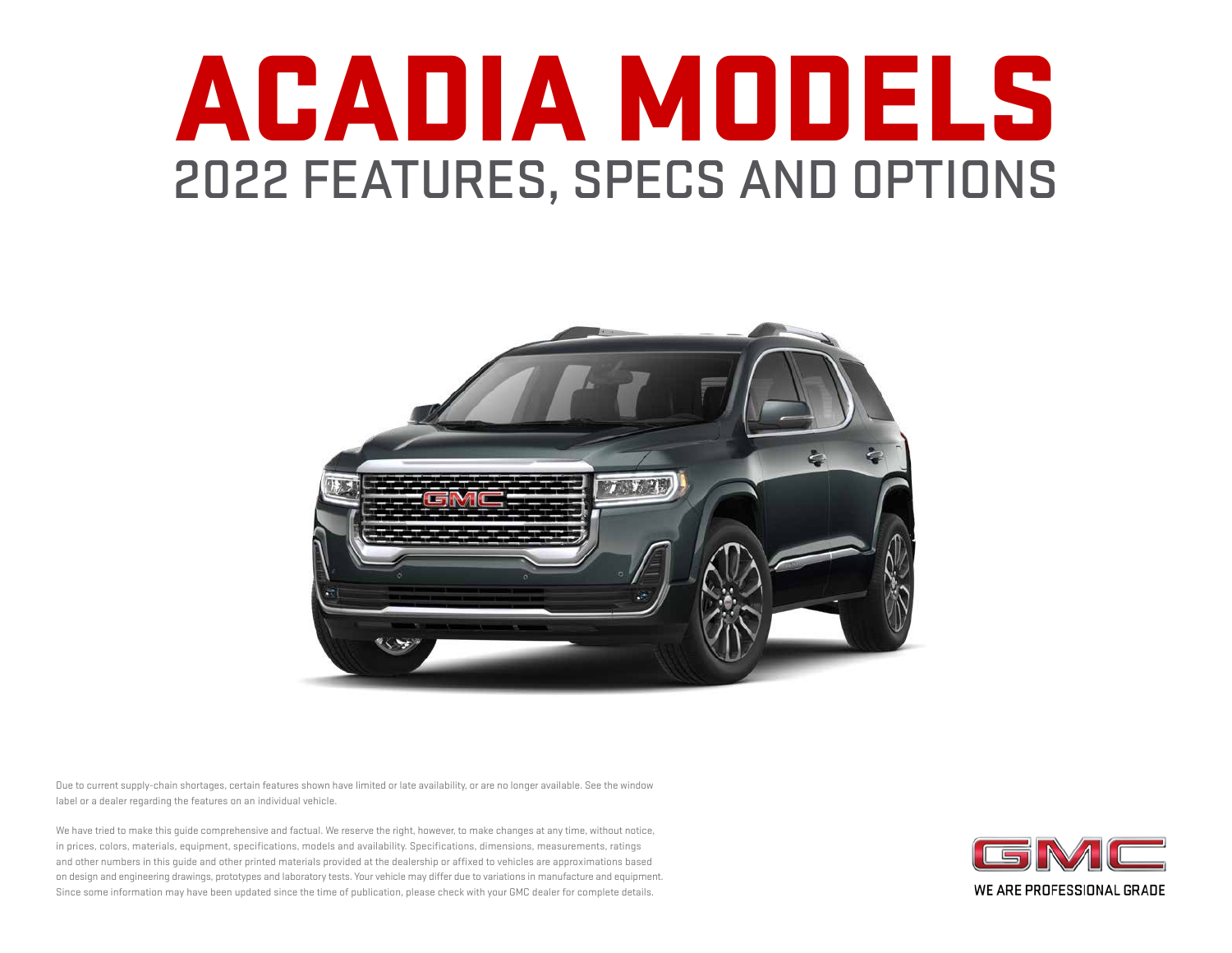#### 2 - EXTERIOR



SLE



SLT



AT4



| <b>KEY FEATURES</b><br>See your GMC dealer or qmc.com for more feature details and requirements. | <b>SLE</b> | <u>یاء</u>         | AT4 | <b>DENALI</b>                        |
|--------------------------------------------------------------------------------------------------|------------|--------------------|-----|--------------------------------------|
| <b>EXTERIOR</b>                                                                                  |            |                    |     |                                      |
| 18" Machined Aluminum Wheels With Dark Accents                                                   |            |                    |     |                                      |
| 18" Aluminum Wheels                                                                              |            |                    |     |                                      |
| 20" Gloss-Black Painted Aluminum Wheels                                                          | O          | $\circ$            |     |                                      |
| 20" Machined Aluminum Wheels With Dark Accents                                                   |            | $\circ$            |     |                                      |
| 17" Gloss-Black Painted Aluminum Wheels With All-Terrain Tires                                   |            |                    |     |                                      |
| 20" Ultra-Bright Machined Aluminum Wheels                                                        |            |                    |     |                                      |
| <b>LED Headlamps and Taillamps</b>                                                               |            |                    |     |                                      |
| <b>LED Fog Lamps</b>                                                                             |            |                    |     |                                      |
| Hands-Free Programmable Power Liftgate With GMC Logo Projection                                  | O          |                    |     |                                      |
| Roof Rails                                                                                       | $\circ$    |                    |     |                                      |
| Heated Power-Adjustable, Manual-Folding Mirrors                                                  |            |                    |     |                                      |
| Heated Power-Adjustable, Power-Folding Mirrors With Driver-Side<br>Auto-Dimming                  |            | $\circ$            | O   |                                      |
|                                                                                                  |            | $\bullet$ Standard |     | $\Omega$ Available $-$ Not Available |

Due to current supply-chain shortages, certain features shown have limited or late availability, or are no longer available. See the window label or a dealer regarding the<br>features on an individual vehicle.

DENALI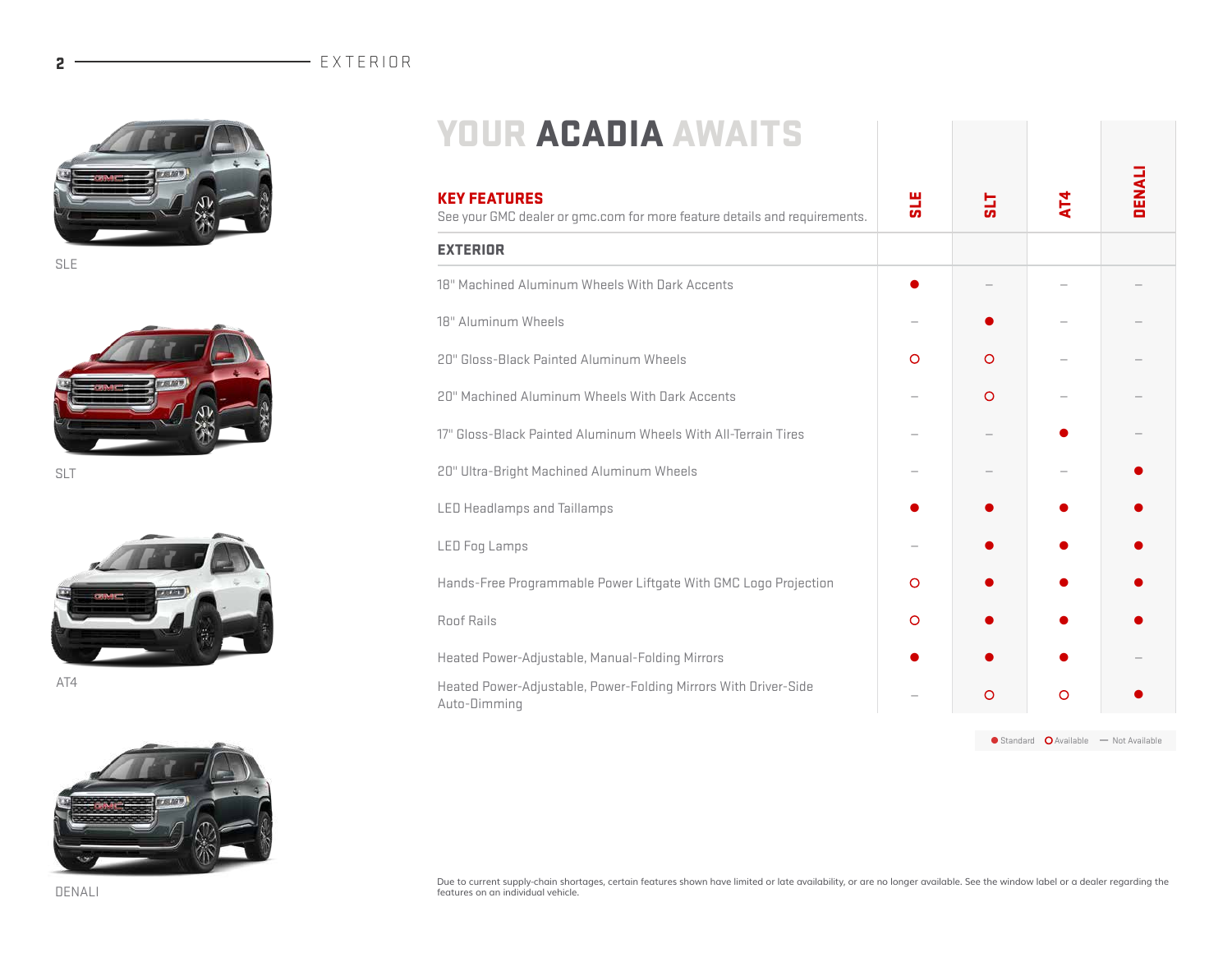

SLE



SLT



AT4



# YOUR ACADIA AWAITS

| <b>KEY FEATURES</b><br>See your GMC dealer or gmc.com for more feature details and requirements. | <b>SLE</b>     | <u>тіа</u>                  | AT4                                                            | <b>DENALI</b> |
|--------------------------------------------------------------------------------------------------|----------------|-----------------------------|----------------------------------------------------------------|---------------|
| <b>INTERIOR</b>                                                                                  |                |                             |                                                                |               |
| Cloth Seating                                                                                    |                |                             |                                                                |               |
| Perforated Leather-Appointed First- and Second-Row Seating                                       |                |                             | $\circ$                                                        |               |
| <b>Heated Front Seats</b>                                                                        | O <sup>1</sup> | $\blacksquare^{\mathbb{1}}$ |                                                                |               |
| <b>Heated and Ventilated Front Seats</b>                                                         |                | O <sup>1</sup>              | O <sup>1</sup>                                                 |               |
| <b>Heated Second-Row Outboard Seats</b>                                                          |                | O <sup>1</sup>              | O <sup>1</sup>                                                 |               |
| 8-Way Power Driver Seat With 2-Way Lumbar Control                                                | $\circ$        |                             |                                                                |               |
| 8-Way Power Passenger Seat With 2-Way Lumbar Control                                             |                | $\circ$                     | $\circ$                                                        |               |
| Leather-Wrapped Steering Wheel                                                                   |                |                             |                                                                |               |
| <b>Heated Steering Wheel</b>                                                                     |                | O <sup>1</sup>              | O <sup>1</sup>                                                 |               |
| Remote Start                                                                                     | $\circ$        |                             |                                                                |               |
| Universal Home Remote                                                                            | $\circ$        |                             |                                                                |               |
| <b>6-Speaker Audio System</b>                                                                    |                |                             |                                                                |               |
| Bose® Premium 8-Speaker Audio System With Subwoofer                                              | O              |                             |                                                                |               |
| <b>Dual SkyScape Sunroof</b>                                                                     | $\circ$        | $\circ$                     | $\circ$                                                        | $\circ$       |
|                                                                                                  |                |                             | $\bullet$ Standard $\bullet$ Available $\bullet$ Not Available |               |

Due to current supply-chain shortages, certain features shown have limited or late availability, or are no longer available. See the window label or a dealer regarding<br>the features on an individual vehicle.

1Feature will not function on certain models without dealer retrofit. See dealer for details.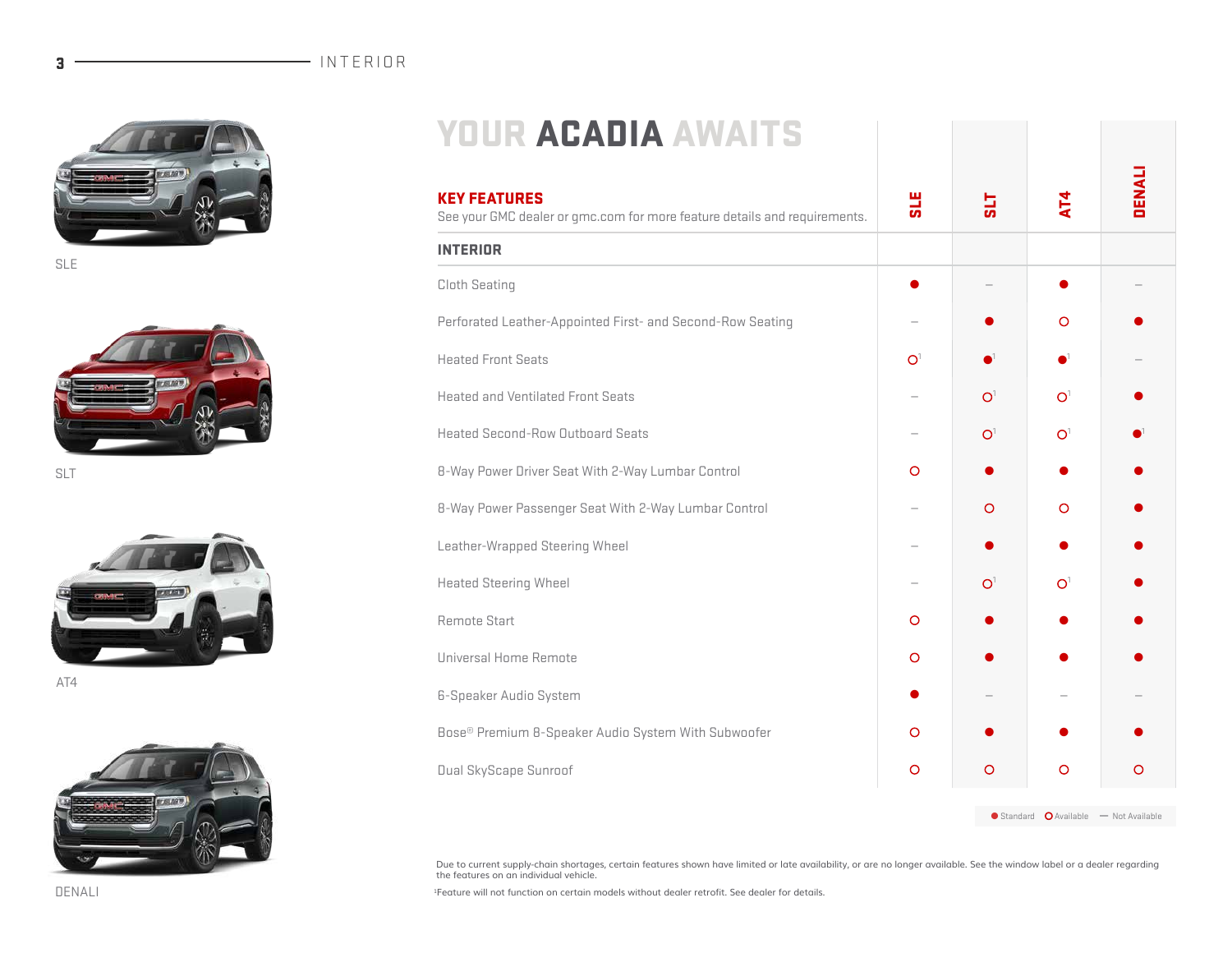#### **4** CAPABILITY



SLE



SLT



AT4



### YOUR ACADIA AWAITS

| <b>KEY FEATURES</b><br>See your GMC dealer or gmc.com for more feature details and requirements. | <b>SLE</b> | 718     | AT4      | DENAL          |  |
|--------------------------------------------------------------------------------------------------|------------|---------|----------|----------------|--|
| <b>CAPABILITY</b>                                                                                |            |         |          |                |  |
| 2.0L Turbo Engine                                                                                |            |         |          | $\circ$        |  |
| 3.6L V6 Engine                                                                                   |            | $\circ$ |          |                |  |
| <b>Traction Select System</b>                                                                    |            |         |          |                |  |
| Hill Start Assist and Hill Descent Control                                                       |            |         |          |                |  |
| Active Torque Control AWD System                                                                 |            |         |          |                |  |
| <b>Trailering Package</b>                                                                        | $\circ$    | $\circ$ | $\Omega$ | $\circ$        |  |
| Adaptive Ride Control                                                                            |            |         |          | O <sup>1</sup> |  |

 $\bullet$  Standard  $\bullet$  Available — Not Available

Due to current supply-chain shortages, certain features shown have limited or late availability, or are no longer available. See the window label or a dealer regarding the features on an individual vehicle.

1AWD only.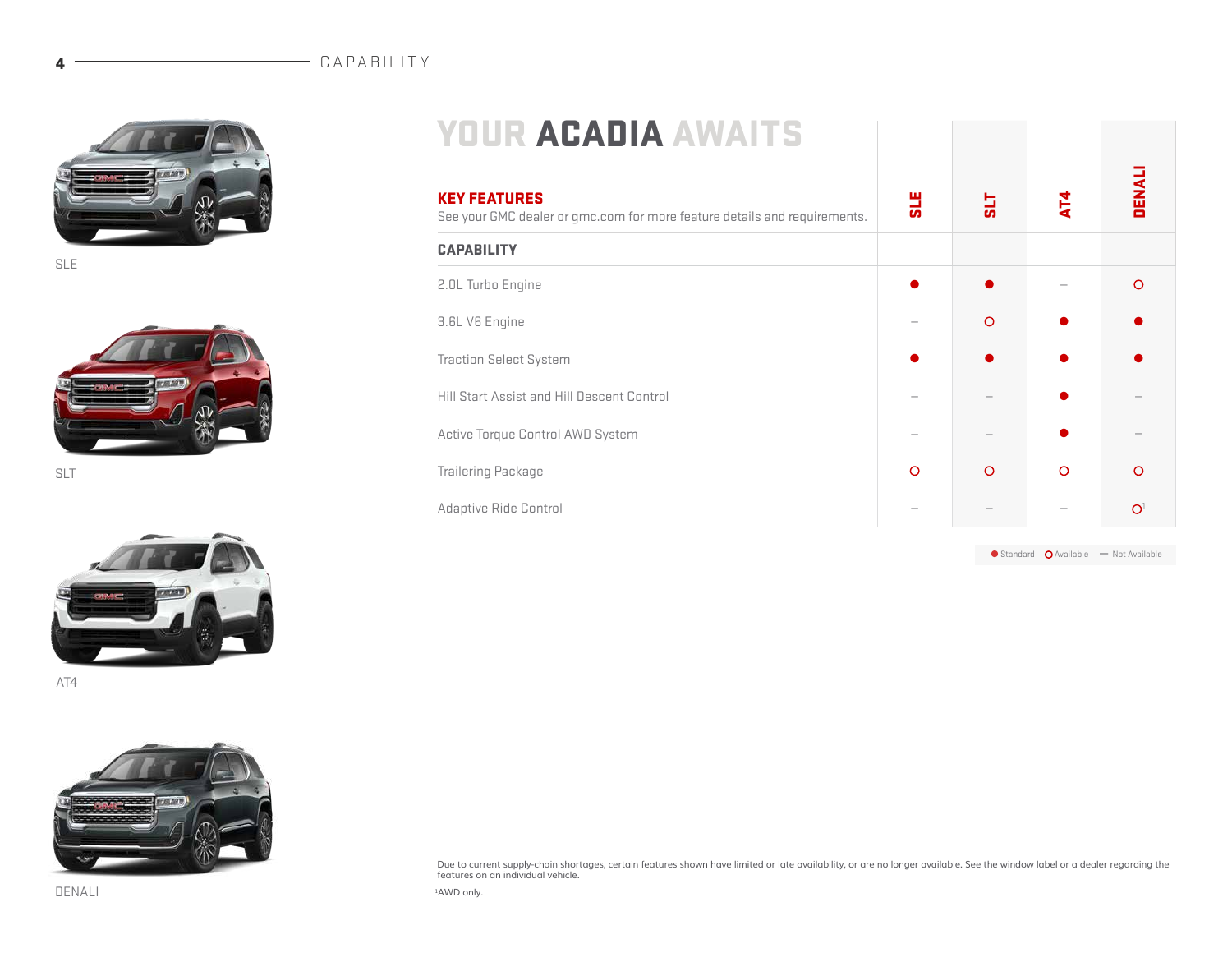#### 5 - SAFETY AND TECHNOLOGY



SLE



SLT



AT4



# YOUR ACADIA AWAITS

| <b>KEY FEATURES</b><br>See your GMC dealer or gmc.com for more feature details and requirements.                                          | <b>SLE</b> | 112     | $\overline{A}$ | DENALI |
|-------------------------------------------------------------------------------------------------------------------------------------------|------------|---------|----------------|--------|
| <b>SAFETY AND TECHNOLOGY</b>                                                                                                              |            |         |                |        |
| 8" Diagonal GMC Infotainment System <sup>1</sup>                                                                                          |            |         |                |        |
| 8" Diagonal GMC Infotainment System <sup>1</sup> With Navigation <sup>2</sup>                                                             | O          |         |                |        |
| Lane Change Alert With Side Blind Zone Alert <sup>3</sup>                                                                                 |            |         |                |        |
| Rear Cross Traffic Alert <sup>3</sup>                                                                                                     |            |         |                |        |
| Front and Rear Park Assist <sup>3</sup> (Features Will Not Function on Certain Models<br>Without Dealer Retrofit; See Dealer for Details) |            |         |                |        |
| Automatic Emergency Braking <sup>3</sup>                                                                                                  |            |         |                |        |
| Following Distance Indicator <sup>3</sup>                                                                                                 |            |         |                |        |
| Forward Collision Alert <sup>3</sup>                                                                                                      |            |         |                |        |
| Front Pedestrian Braking <sup>3</sup>                                                                                                     |            |         |                |        |
| IntelliBeam–Auto High Beams                                                                                                               |            |         |                |        |
| Lane Keep Assist With Lane Departure Warning <sup>3</sup>                                                                                 |            |         |                |        |
| Safety Alert Seat <sup>3</sup>                                                                                                            |            |         |                |        |
| High Definition Surround Vision <sup>3</sup>                                                                                              |            | O       | $\Omega$       | O      |
| Adaptive Cruise Control <sup>3</sup>                                                                                                      |            |         |                | O      |
| Rear Camera Mirror <sup>3</sup>                                                                                                           |            |         |                | O      |
| 6" Diagonal Color Head-Up Display                                                                                                         |            | $\circ$ | O              |        |

Due to current supply-chain shortages, certain features shown have limited or late availability, or are ● Standard ● Available — Not Available no longer available. See the window label or a dealer regarding the features on an individual vehicle.

<sup>1</sup>Functionality varies by model. Full functionality requires compatible Bluetooth® and smartphone, and USB connectivity for some devices. <sup>2</sup>Map coverage available<br>in the United States, Puerto Rico and Canada. <sup>3</sup>Safety o manner. Read the vehicle Owner's Manual for important feature limitations and information.

DENALI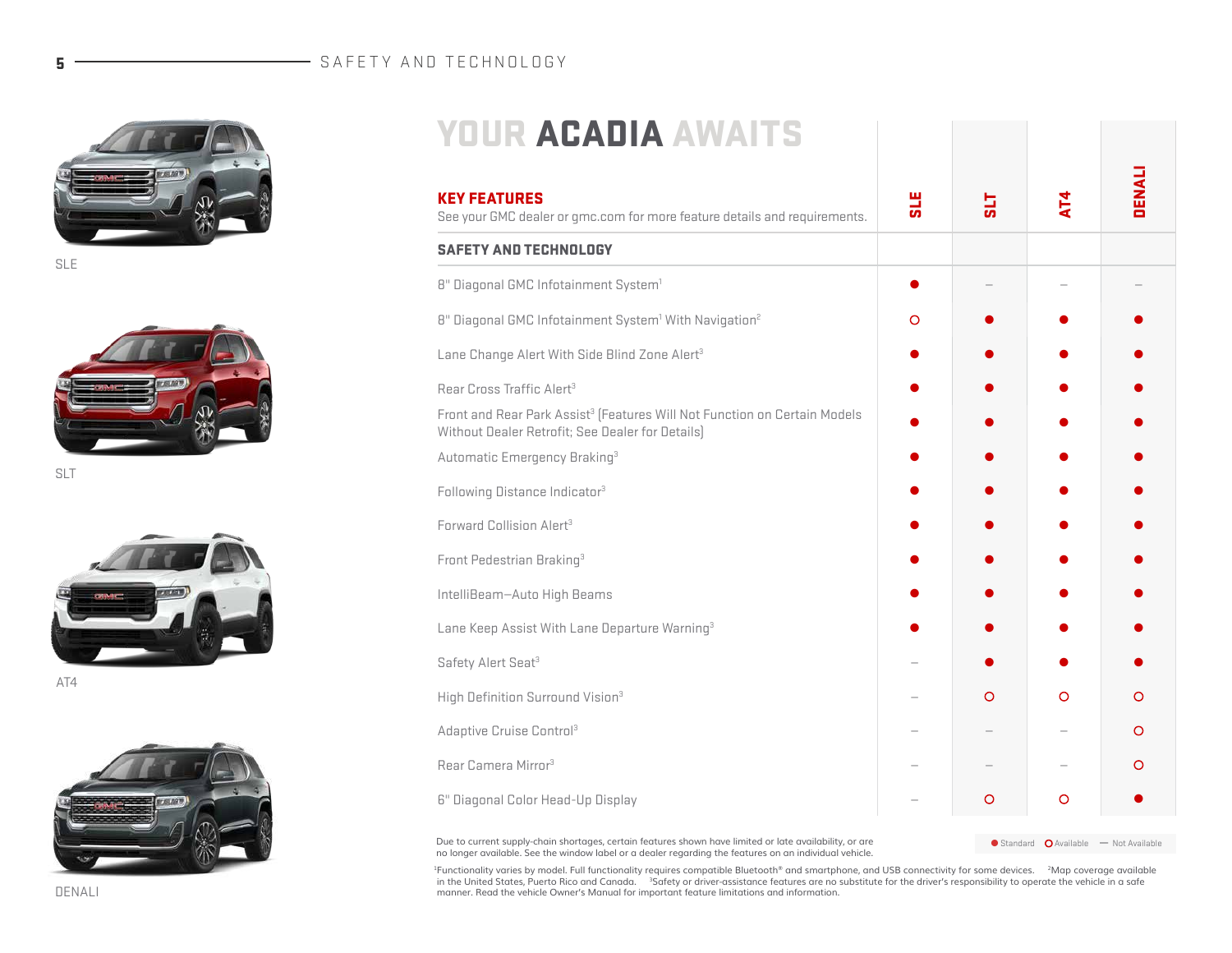#### **PACKAGES**



SLE



SLT



AT4



# YOUR ACADIA AWAITS

#### SELECT PACKAGES

See your GMC dealer or gmc.com for more package details and requirements.

GMC PRO SAFETY PLUS<sup>1</sup> Automatic Emergency Braking, Front Pedestrian Braking, IntelliBeam—auto high beams, Lane Keep Assist with Lane Departure Warning, Following Distance Indicator, Forward Collision Alert, Lane Change Alert with Side Blind Zone Alert, Rear Cross Traffic Alert and Rear Park Assist (feature will not function on certain models without dealer retrofit; see dealer for details) (GMC Pro Safety Plus is standard on SLE, SLT, AT4 and Denali)

DRIVER CONVENIENCE PACKAGE 8-way power driver-seat adjuster, driver and front-passenger heated seats,<sup>2</sup> power driver lumbar control, remote start, hands-free programmable power liftgate with GMC logo projection and 120-volt power outlet (available on SLE)

INFOTAINMENT PACKAGE 8" diagonal GMC Infotainment System<sup>3</sup> with Navigation<sup>4</sup> and Bose Premium 8-Speaker Audio System with subwoofer (available on SLE)

PREFERRED PACKAGE Memory Package for power driver seat and outside mirrors; 8-way power front-passenger seat adjuster; outside heated power-adjustable, power-folding, body-color mirrors with integrated turn-signal indicators and driver-side auto-dimming; power passenger lumbar control; heated and ventilated driver and front-passenger seats;<sup>2</sup> heated second-row outboard seats;<sup>2</sup> power-tilt and -telescopic steering column; and heated steering wheel<sup>2</sup> (available on SLT and AT4)

TECHNOLOGY PACKAGE High Definition Surround Vision<sup>1</sup> and 6" diagonal color Head-Up Display (available on SLT and AT4)

**ELEVATION EDITION** 20" gloss-black painted aluminum wheels, black center caps with black GMC logo, gloss-black roof rails, black grille, black exterior accents and Jet Black/Jet Black interior (available on SLE and SLT)

DENALI TECHNOLOGY PACKAGE High Definition Surround Vision,<sup>1</sup> Adaptive Cruise Control,<sup>1</sup> Enhanced Automatic Emergency Braking<sup>1</sup> and Rear Camera Mirror<sup>1</sup> with Washer (available on Denali)

DENALI ULTIMATE PACKAGE Denali Technology Package, dual SkyScape power sunroof, Adaptive Ride Control (AWD only), factory-installed Class III hitch, 7-pin wiring harness, heavy-duty cooling system and Hitch Guidance with Hitch View<sup>1</sup> (available on Denali)

Due to current supply-chain shortages, certain features shown have limited or late availability, or are no longer available. See the window label or a dealer regarding the features on an individual vehicle.

1Safety or driver-assistance features are no substitute for the driver's responsibility to operate the vehicle in a safe manner. Read the vehicle Owner's Manual for important feature limitations and information. <sup>2</sup>Feature will not function on certain models without dealer retrofit. See dealer for details. <sup>3</sup>Functionality varies by model. Full functionality requires compatible Bluetooth and smartphone, and USB connectivity for some devices. <sup>4</sup>Map coverage available in the United States, Puerto Rico and Canada.

DENALI